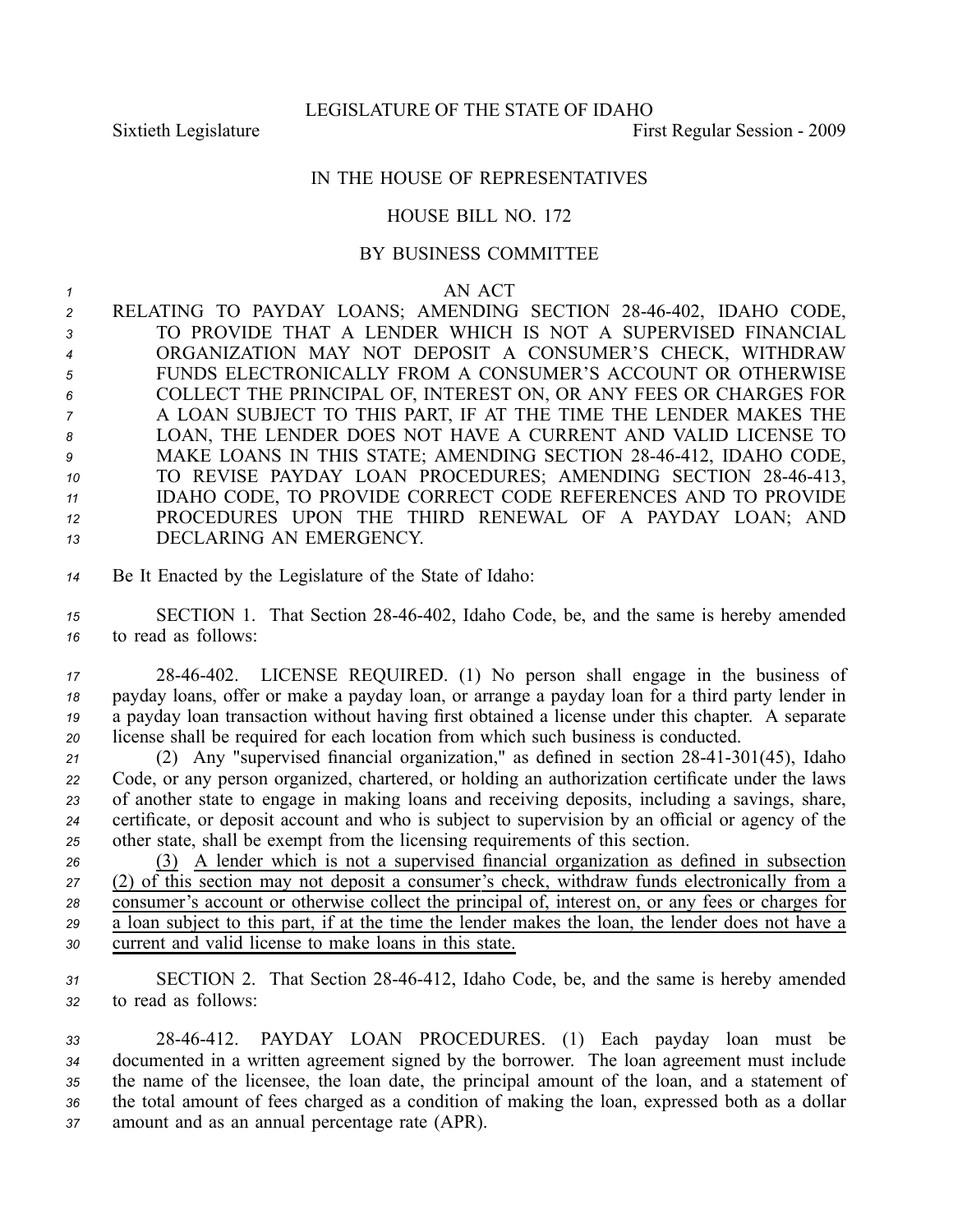(2) The maximum principal amount of any payday loan is one thousand dollars (\$1000). (3) A licensee may charge <sup>a</sup> fee for each payday loan. Such fee shall be deemed fully earned as of the date of the transaction and shall not be deemed interest for any purpose of law. No other fee or charges may be charged or collected for the payday loan excep<sup>t</sup> as specifically set forth in this act. (4) Each licensee shall conspicuously pos<sup>t</sup> in each licensed location <sup>a</sup> notice of the fees, expressed as <sup>a</sup> dollar amount per one hundred dollars (\$100), charged for payday loans. (5) Before disbursing funds pursuan<sup>t</sup> to <sup>a</sup> payday loan, <sup>a</sup> licensee shall provide written notice to the borrower indicating the following: (a) A payday loan is intended to address short-term, not long-term, financial needs. (b) The borrower will be required to pay additional fees if the payday loan is renewed rather than paid in full when due. (c) The borrower has the right to rescind the payday loan, at no cost, no later than the end of the next business day following the day on which the payday loan is made. (d) The borrower should consider consulting with <sup>a</sup> licensed credit or debt counselor if the borrower is having difficulty meeting financial obligations. (6) Before disbursing funds pursuan<sup>t</sup> to <sup>a</sup> payday loan, <sup>a</sup> licensee shall give the prospective borrower <sup>a</sup> written list setting forth the names, addresses and phone numbers of all the credit and debt counselors permitted under chapter 22, title 26, Idaho Code, to offer and deliver credit or debt counseling services in Idaho. The written list shall be accessible on the website of the Idaho department of finance, and at the time of delivery to the prospective borrower shall be current or dated no more than thirty (30) days prior to the date of disbursement of funds pursuan<sup>t</sup> to <sup>a</sup> payday loan. (7)(a) A payday loan may be made pursuan<sup>t</sup> to <sup>a</sup> transaction whereby the licensee: (i) Accepts <sup>a</sup> check from <sup>a</sup> borrower who is the maker of the check; and (ii) Agrees not to negotiate, deposit or presen<sup>t</sup> the check for an agreed upon period of time and pays to the maker the amount of the check, less the fees permitted by this act. (b) In such <sup>a</sup> transaction, the licensee may accep<sup>t</sup> only one (1) postdated check for each loan as security for the loan. Before the licensee may negotiate or presen<sup>t</sup> <sup>a</sup> check for payment, the check shall be endorsed with the actual name under which the licensee is doing business. The borrower shall have the right to redeem the check from the licensee at any time prior to the presentment or deposit of the check by making paymen<sup>t</sup> to the licensee of the full amount of the check in cash or immediately available funds. (78) The amount advanced to the borrower by the licensee in <sup>a</sup> payday loan may be paid to the borrower in the form of cash, the licensee's business check, <sup>a</sup> money order, an electronic funds transfer to the borrower's account, or other reasonable electronic paymen<sup>t</sup> mechanism, provided however, that no additional fee may be charged to the borrower by <sup>a</sup> licensee to access the proceeds of the payday loan. (89) A payday loan may be repaid by the borrower in cash, by negotiation of the borrower's check in <sup>a</sup> transaction pursuan<sup>t</sup> to subsection (67) of this section or, with the agreemen<sup>t</sup> of the licensee, <sup>a</sup> debit card, <sup>a</sup> cashier's check, an electronic funds transfer from the borrower's bank account, or any other reasonable electronic paymen<sup>t</sup> mechanism to which the

*<sup>44</sup>* parties may agree.

*<sup>45</sup>* SECTION 3. That Section 2846413, Idaho Code, be, and the same is hereby amended *<sup>46</sup>* to read as follows: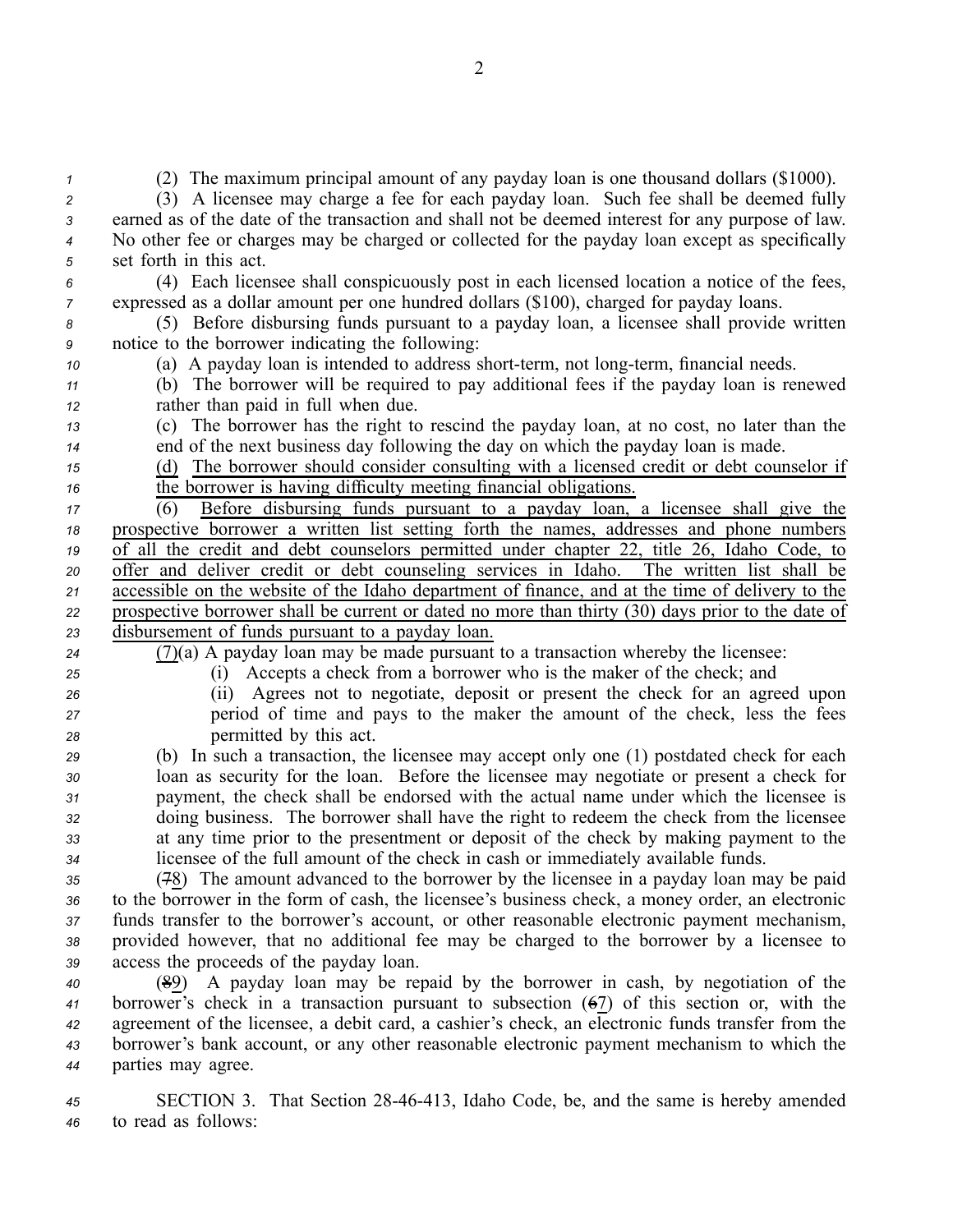2846413. PAYDAY LOAN BUSINESS PRACTICES. (1) No licensee or person related to <sup>a</sup> licensee by common control may have outstanding at any time to <sup>a</sup> single borrower <sup>a</sup> loan or loans with an aggregate principal balance exceeding one thousand dollars (\$1,000), plus allowable fees.

*<sup>5</sup>* (2) No payday loan shall be repaid by the proceeds of another payday loan made by the *<sup>6</sup>* same licensee or <sup>a</sup> person related to the licensee by common control.

 (3) If the borrower's check is returned unpaid to the licensee from <sup>a</sup> payor financial institution, the licensee shall have the right to collect charges authorized by section 28-22-105, Idaho Code, provided such charges are disclosed in the loan agreement. A licensee may not charge treble damages. If the borrower's obligation is assigned to any third party for collection, the provisions of this section shall apply to such third party collector.

*<sup>12</sup>* (4) A licensee shall not threaten <sup>a</sup> borrower with criminal action as <sup>a</sup> result of any *<sup>13</sup>* paymen<sup>t</sup> deficit.

*<sup>14</sup>* (5) No licensee shall engage in unfair or deceptive acts, practices or advertising in the *<sup>15</sup>* conduct of <sup>a</sup> payday loan business.

 (6) A licensee may renew <sup>a</sup> payday loan no more than three (3) consecutive times, after which the payday loan shall be repaid in full by the borrower. A borrower may enter into <sup>a</sup> new loan transaction with the licensee at any time after <sup>a</sup> prior loan to the borrower is completed. A loan secured by <sup>a</sup> borrower's check is completed when the check is presented or deposited by the licensee or redeemed by the borrower pursuant to section  $28-46-412(67)$ , Idaho Code.

 (7) A licensee and borrower may agree to <sup>a</sup> paymen<sup>t</sup> plan for <sup>a</sup> payday loan at any time. After three (3) successive loans and prior to default upon the last loan, each borrower may convert their payday loan to <sup>a</sup> paymen<sup>t</sup> plan. Each agreemen<sup>t</sup> for <sup>a</sup> loan paymen<sup>t</sup> plan must be in writing and acknowledged by both the borrower and the licensee. The licensee may charge the borrower, at the time both parties enter into the paymen<sup>t</sup> plan, <sup>a</sup> one (1) time fee for the paymen<sup>t</sup> plan. The licensee may not assess any other fee, interest charge or other charge on the borrower as <sup>a</sup> result of converting the loan into <sup>a</sup> paymen<sup>t</sup> plan. This paymen<sup>t</sup> plan must provide for the paymen<sup>t</sup> of the total of payments due on the shorter paymen<sup>t</sup> period. The borrower may pay the total payments at any time. The licensee may not charge any penalty, <sup>31</sup> Fee or charge to the borrower for prepayment of the loan payment plan by the borrower. Each licensee shall conspicuously disclose to each borrower in the payday loan agreemen<sup>t</sup> or loan note that the borrower has access to such <sup>a</sup> paymen<sup>t</sup> plan after three (3) successive loans. A licensee's violation of such <sup>a</sup> paymen<sup>t</sup> plan constitutes <sup>a</sup> violation of this part.

 (8) The licensee may take postdated checks at the initiation of the paymen<sup>t</sup> plan for the payments agreed to under the plan. If any check accepted by the licensee as paymen<sup>t</sup> under the paymen<sup>t</sup> plan is dishonored, the licensee may collect as provided in par<sup>t</sup> 1, chapter 22, title 28, Idaho Code.

*<sup>39</sup>* (9) If the borrower defaults on the paymen<sup>t</sup> plan, the licensee may initiate action to *<sup>40</sup>* collect the total of payments. The licensee may charge the borrower <sup>a</sup> one (1) time paymen<sup>t</sup> 41 plan default fee of twenty-five dollars (\$25.00).

*<sup>42</sup>* (10) If the licensee enters into <sup>a</sup> paymen<sup>t</sup> plan with the borrower through an accredited *<sup>43</sup>* third party, with certified credit counselors, representing the borrower, the licensee's failure to *<sup>44</sup>* comply with the terms of that paymen<sup>t</sup> plan constitutes <sup>a</sup> violation of this part.